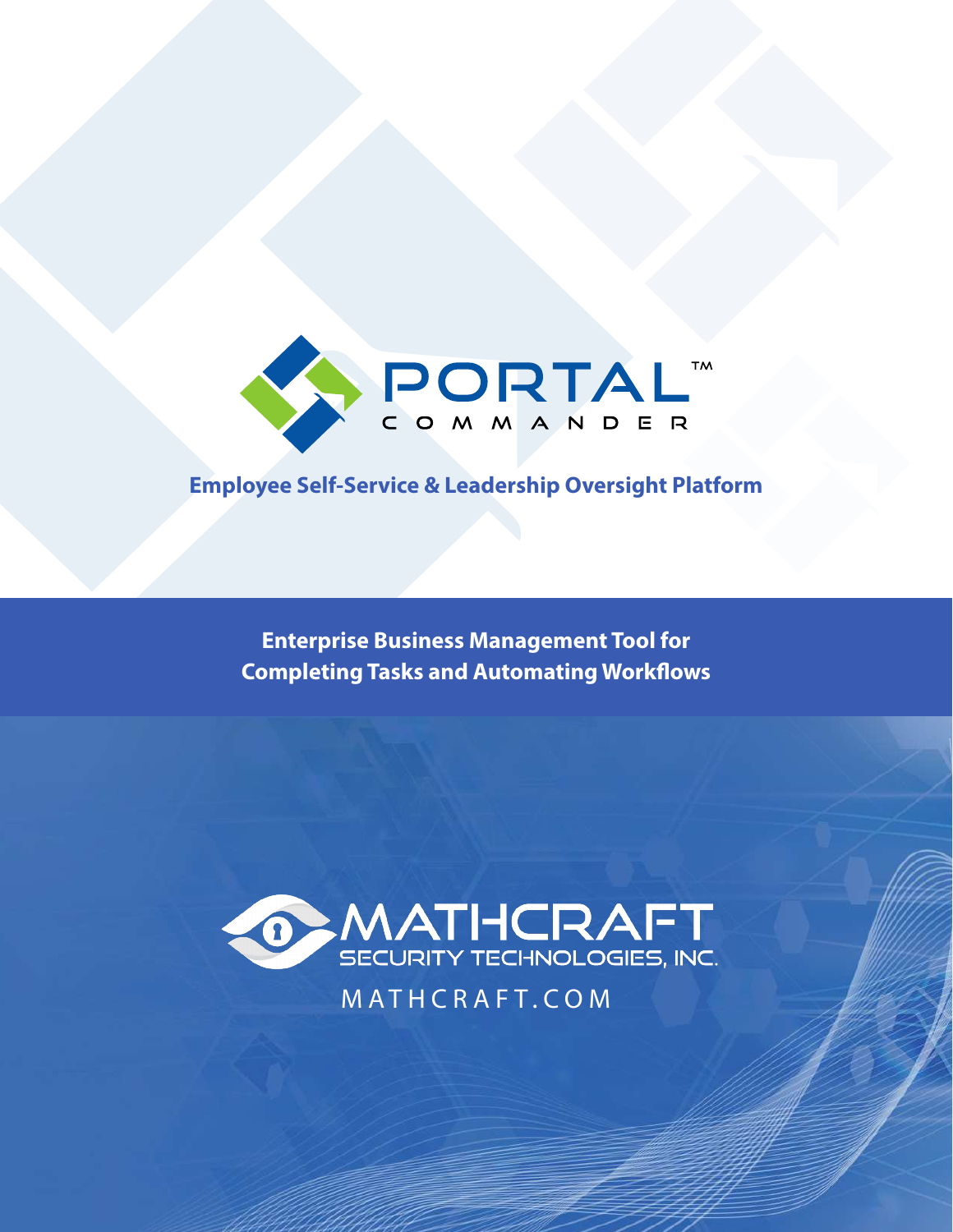# **Does your organization need to optimize its workflows?**

Facility Security Officers (FSOs) have a lot to juggle: whether they are answering a visit request, checking on the status of an investigation, sending out documents or submitting reports, every task is important – and often time-consuming.

**Portal Commander™** is a comprehensive, dashboard-driven security platform that frees up FSOs by providing self-service features to employees, executives, program managers and other stakeholders at cleared facilities. Based on user roles, Portal Commander™ provides easy access to personal information, key metrics, workflow insights and more.

# **PORTAL COMMANDER™ IS AVAILABLE ON-PREMISES OR IN THE CLOUD!**

#### **Portal Commander™ allows organizations to follow guidelines and meet deadlines**

#### **– all within one platform.**

In organizations following federal security policies and regulations for cleared personnel, Portal Commander™ makes compliance and oversight second nature. Through default and custom modules, stakeholders can easily retrieve information about contracts, personnel, business processes and more.

Portal Commander™ benefits users at every level of your organization with easy-to-navigate, role-based dashboards that provide access to real-time data at a glance. In just a few clicks…

- **Employees** can submit and track requests from start to finish, fill out documents, and access personal information like contracts and clearances.
- **Security Officers** can manage day-to-day operations with ease, exercise oversight, fill out forms and more.
- **Supervisors** can easily monitor all personnel who answer to them and stay updated on their activities.  $\bullet$
- **Program Managers** can find process bottlenecks and adjust workflows as necessary, keeping tasks on time and on budget.
- **Executives** can see analytics and drill-down through the data they need to make informed, smart decisions for every contract.
- **HR and Business Development** can search and explore cleared personnel by contract, skillset, level of clearance and more.
- **Upper management** can submit welfare checks on cleared personnel to ensure their safety in perilous situations, from natural disasters to terrorist attacks.

Now, select Portal Commander™ modules are accessible from mobile devices, allowing all stakeholders to view information under their personal profile and complete tasks on-the-go.

#### **Customize your experience**

Portal Commander™ provides full integration with third-party applications and all MathCraft products for improved productivity and efficiency. Portal customers can also take analytics and workflow automation to the next level with custom modules to handle complex, multi-stage business processes.

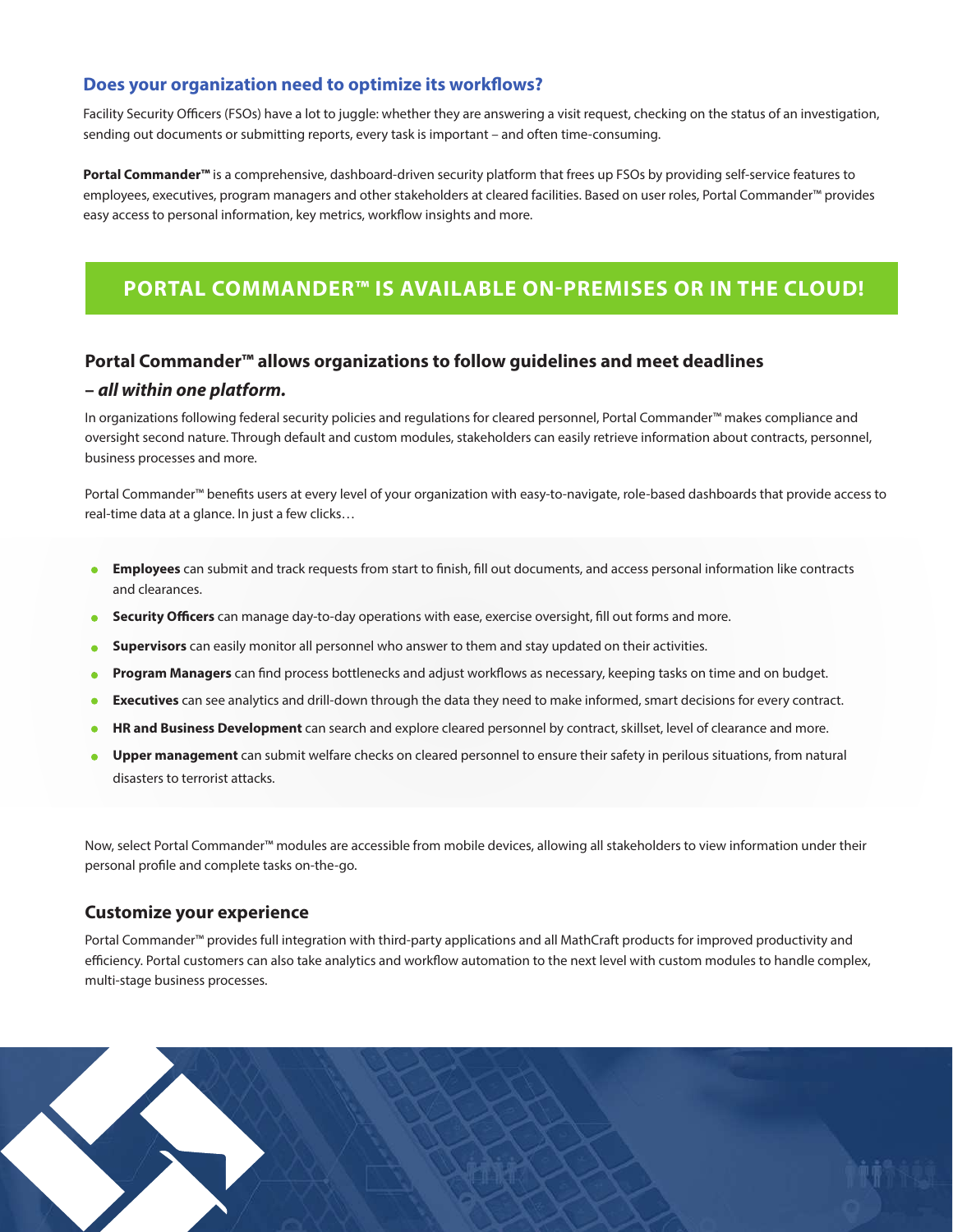## **Employee Self-Service & Leadership Oversight Platform**

Does your organization need to optimize its workflows?

# **KEY FEATURES**

#### **Portal Commander Automated Forms**

**CONUS Visit Authorization Request Foreign Travel Badge Request Foreign Contacts Incident Reporting Employee Welfare Checks Reportable Information Suspicious Contact Reporting New Clearance | Clearance Upgrade | Access Change Debrief – Termination | Separation | Transfer Debrief – Specific Program**

#### **The Portal Commander™ Platform**

**Automates Workflows & Processes Visualizes Metrics & Performance Prioritizes Tasks & Responsibilities Stores Documents & Reports Tracks Actions & Progress Enhances Training Oversight & Compliance Manages Welfare Checks & Foreign Travel Post-Brief Completion**

#### **Going Beyond Personnel Requirements**

Other solutions address personnel requirements but leave other critical security procedures in the dark.

**Portal Commander™** is the only solution for enterprise security compliance that provides customization to meet the demands of any organization, offering unmatched visibility into daily activities and workflows

# **How Can Portal Commander™ Transform Your Enterprise?**

# **AVAILABLE ON-PREMISE OR IN THE CLOUD**

Portal Commander is offered in two different versions:

### **Portal Commander™ Standard Edition** delivers a

comprehensive, dashboard-driven platform for managing security processes, providing Access Commander® data visibility to employees, security professionals and corporate executives. Portal Commander does more than streamline security processes; it also:

- **Automates forms for data capture into Access Commander® modules, such as Outgoing Visit Requests and Foreign Travel Requests**
- **Frees up FSOs for higher value-added tasks**
- **Provides extensive Dashboards and Metrics**
- **Expands to meet customer requirements**
- **Offers flexibility for custom forms**

#### **Portal Commander™ Business Process**

**Management (BPM)** is the ultimate version of Portal Commander™, offering a comprehensive solution to the business side of security: from FSO oversight and contract management to activity tracking, Portal BPM has everything executives need to run their business, build efficiencies, standardize processes and push tasks to completion.

- **Analytics of business processes to identify bottlenecks**
- **Real-time tracking of each request**
- **Real-time visibility of processes**
- **Standardized, consistent and measurable process flows**
- **Automated and optimized email traffic**